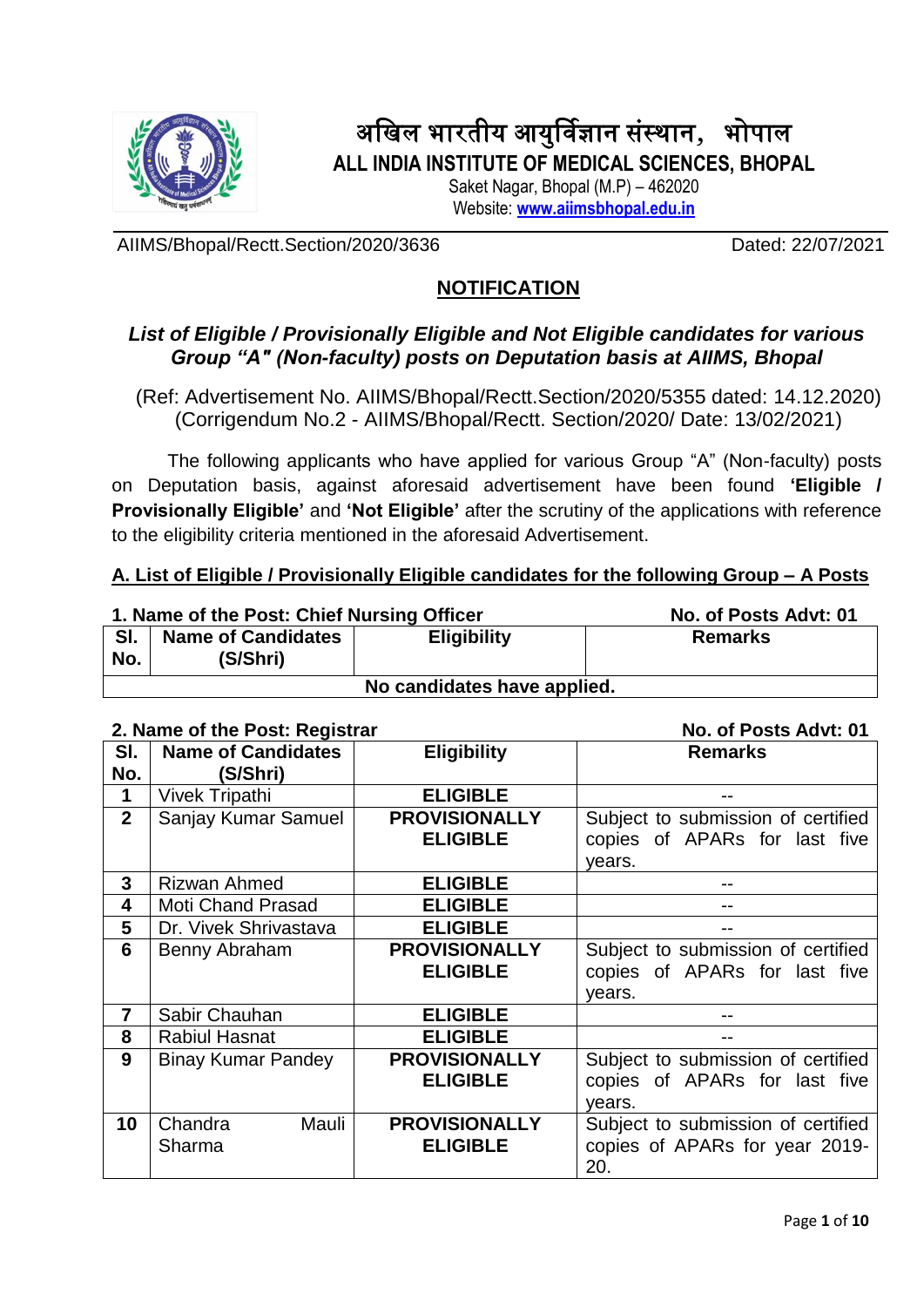# **3. Name of the Post: Senior Procurement cum Stores Officer No. of Posts Advt: 01**

| SI.<br>No. | <b>Name of Candidates</b><br>(S/Shri) | <b>Eligibility</b>            | <b>Remarks</b> |
|------------|---------------------------------------|-------------------------------|----------------|
|            |                                       | No candidates found suitable. |                |

## **4. Name of the Post: Senior Administrative Officer No. of Posts Advt: 01**

| SI.<br>No.   | <b>Name of Candidates</b><br>(S/Shri) | <b>Eligibility</b>                      | <b>Remarks</b>                                         |
|--------------|---------------------------------------|-----------------------------------------|--------------------------------------------------------|
|              | Vinay Kumar Joshi                     | <b>ELIGIBLE</b>                         | $- -$                                                  |
| $\mathbf{2}$ | Singh<br>Sanjay<br>Chauhan            | <b>PROVISIONALLY</b><br><b>ELIGIBLE</b> | Subject to submission of certified<br>copies of APARs. |
| 3            | Mayank Kapoor                         | <b>ELIGIBLE</b>                         | $- -$                                                  |
|              | Harish Khurana                        | <b>ELIGIBLE</b>                         | $- -$                                                  |

|            | 5. Name of the Post: Nursing Superintendent | No. of Posts Advt: 01 |                |  |  |
|------------|---------------------------------------------|-----------------------|----------------|--|--|
| SI.<br>No. | <b>Name of Candidates</b><br>(S/Shri)       | <b>Eligibility</b>    | <b>Remarks</b> |  |  |
|            | No candidates found suitable.               |                       |                |  |  |

## **6. Name of the Post: Assistant Controller of Examinations No. of Posts Advt: 01**

| SI.<br>No. | <b>Name of Candidates</b><br>(S/Shri) | <b>Eligibility</b>                      | <b>Remarks</b>                                                                            |
|------------|---------------------------------------|-----------------------------------------|-------------------------------------------------------------------------------------------|
|            | Vinod Kumar Sharma                    | <b>PROVISIONALLY</b><br><b>ELIGIBLE</b> | Subject to submission of certified<br>copies of compete APARs for the<br>last five years. |
| າ          | Mayank Kapoor                         | <b>ELIGIBLE</b>                         |                                                                                           |

## **7. Name of the Post: CSSD Officer No. 2018 10:00 No. of Posts Advt: 01**

| SI.<br>No. | <b>Name of Candidates</b><br>(S/Shri) | <b>Eligibility</b>            | <b>Remarks</b> |
|------------|---------------------------------------|-------------------------------|----------------|
|            |                                       | No candidates found suitable. |                |

## 8. Name of the Post: Executive Engineer (AC & R) No. of Posts Advt: 01

| SI.<br>No. | <b>Name of Candidates</b><br>(S/Shri) | <b>Eligibility</b>            | <b>Remarks</b> |
|------------|---------------------------------------|-------------------------------|----------------|
|            |                                       | No candidates found suitable. |                |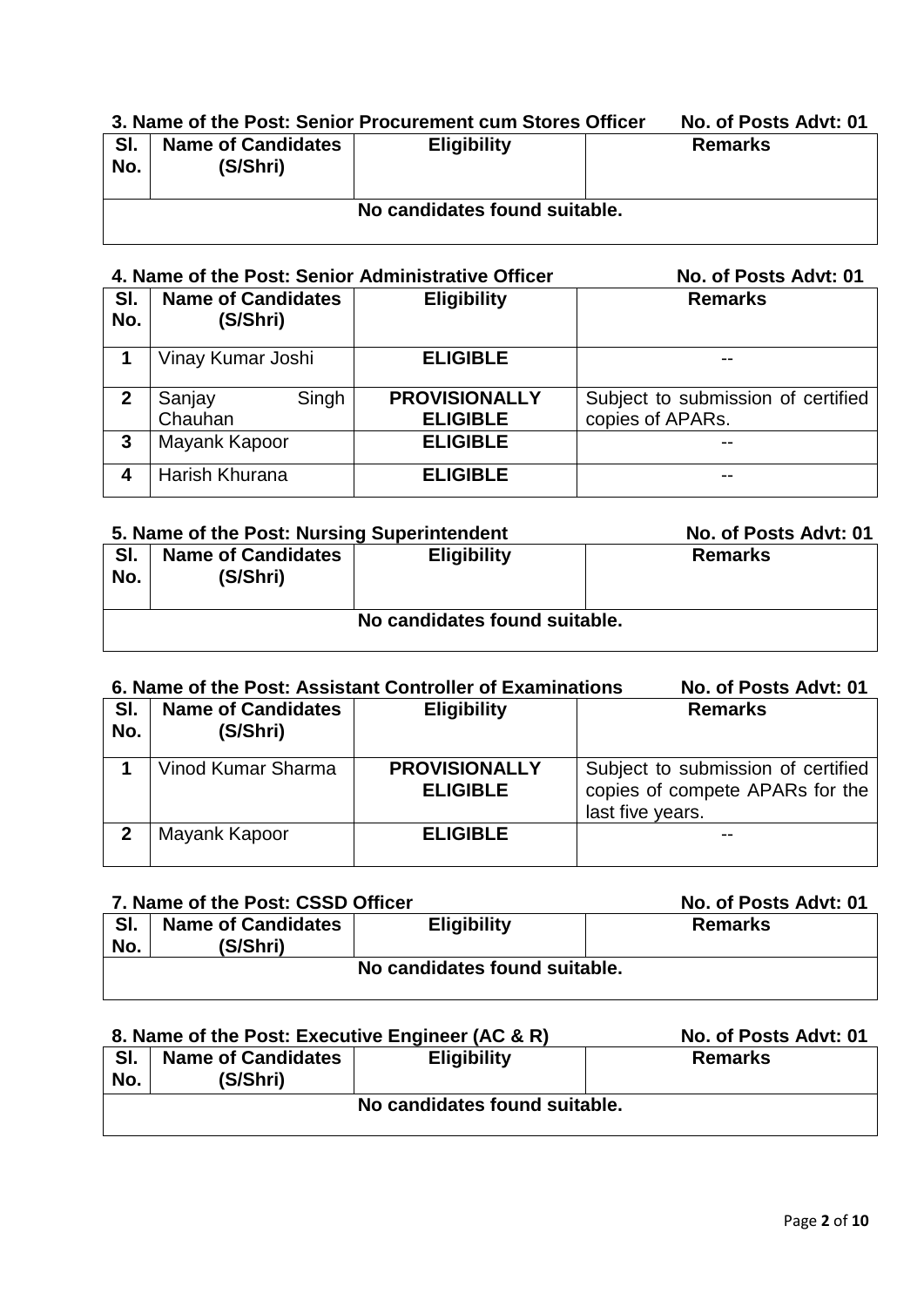|            | 9. Name of the Post: Executive Engineer (Electrical) | No. of Posts Advt: 01                   |                                                                                    |
|------------|------------------------------------------------------|-----------------------------------------|------------------------------------------------------------------------------------|
| SI.<br>No. | <b>Name of Candidates</b><br>(S/Shri)                | <b>Eligibility</b>                      | <b>Remarks</b>                                                                     |
|            | Om Prakash Mishra                                    | <b>ELIGIBLE</b>                         |                                                                                    |
| 2          | Vikram Badal                                         | <b>PROVISIONALLY</b><br><b>ELIGIBLE</b> | Subject to submission<br>0f<br>Vigilance Clearance, NOC and<br>APAR <sub>s</sub> . |

### 10. Name of the Post: Hospital Architect No. of Posts Advt: 01 **Sl. No. Name of Candidates (S/Shri) Eligibility Remarks 1** Dinesh Kumar Sahu **ELIGIBLE** --

## **11. Name of the Post: Stores Officer No. 2018** No. of Posts Advt: 02

| THE NAME OF THE FOST. STOLES OTHER |                                       |                                         | 110. ULT USIS MUVI UZ                                                                    |
|------------------------------------|---------------------------------------|-----------------------------------------|------------------------------------------------------------------------------------------|
| SI.<br>No.                         | <b>Name of Candidates</b><br>(S/Shri) | <b>Eligibility</b>                      | <b>Remarks</b>                                                                           |
|                                    | Deepak Jaiswal                        | <b>ELIGIBLE</b>                         | $- -$                                                                                    |
| 2                                  | Tejram<br>Yogesh<br>Shewae            | <b>PROVISIONALLY</b><br><b>ELIGIBLE</b> | Subject<br>submission<br>0f<br>to<br>Vigilance Clearance, NOC and<br>APAR <sub>s</sub> . |

## **12. Name of the Post: Accounts Officer No. of Posts Advt: 02**

| SI.<br>No. | <b>Name of Candidates</b><br>(S/Shri) | <b>Eligibility</b>                      | <b>Remarks</b>                                         |
|------------|---------------------------------------|-----------------------------------------|--------------------------------------------------------|
|            | Naveen Kumar                          | <b>ELIGIBLE</b>                         | $- -$                                                  |
| 2          | Deepak Raghuvanshi                    | <b>ELIGIBLE</b>                         | $- -$                                                  |
| 3          | Ankur Deshpande                       | <b>PROVISIONALLY</b><br><b>ELIGIBLE</b> | Subject to submission of certified<br>copies of APARs. |

## 13. Name of the Post: Assistant Nursing Superintendent No. of Posts Advt. : 30

| וס.<br>No. | <b>Name of Candidates</b><br>(S/Shri) | <b>Eligibility</b> | <b>Remarks</b> |
|------------|---------------------------------------|--------------------|----------------|
|            | Bhawna Rani                           | <b>ELIGIBLE</b>    | $- -$          |
| ົ          | Vandana Kushwaha                      | <b>ELIGIBLE</b>    | $- -$          |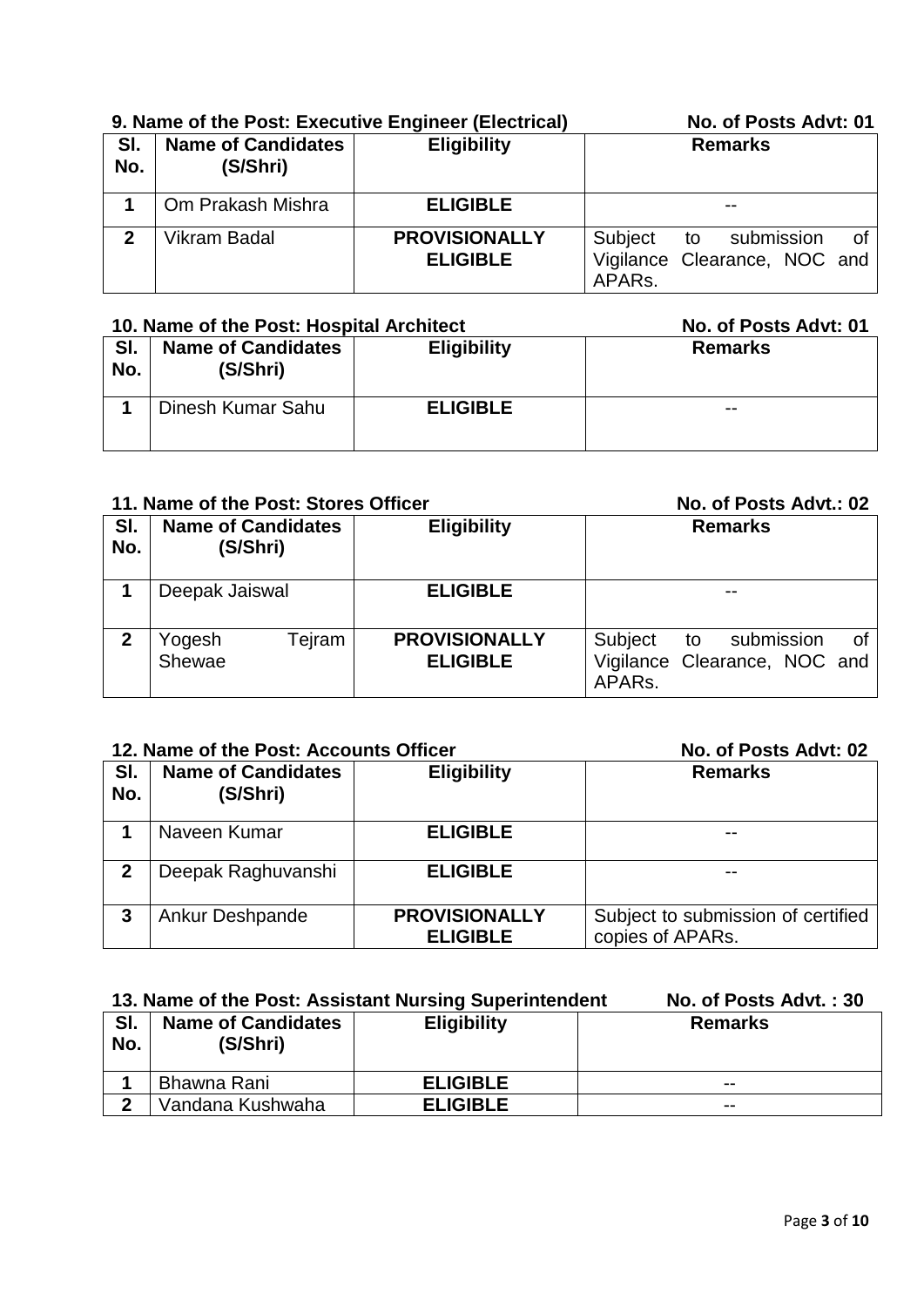# **B. List of Not Eligible candidates for the following Group-A Posts**

# **1. Name of the Post: Registrar No. of Posts Advt: 01**

|                | 1. Hanno of the Fost. Regional |                     | י ט וי טאס איז וי טו                         |
|----------------|--------------------------------|---------------------|----------------------------------------------|
| SI.            | <b>Name of Candidates</b>      | <b>Eligibility</b>  | <b>Remarks</b>                               |
| No.            | (S/Shri)                       |                     |                                              |
|                |                                |                     |                                              |
|                |                                |                     |                                              |
| $\mathbf{1}$   | Mahesh Yadav                   | <b>NOT ELIGIBLE</b> | His application has been forwarded           |
|                |                                |                     | on absorption basis. But the post of         |
|                |                                |                     | Registrar is on Deputation cum               |
|                |                                |                     |                                              |
|                |                                |                     | Absorption basis i.e., initially on          |
|                |                                |                     | deputation and subsequently may              |
|                |                                |                     | be absorbed on performance at                |
|                |                                |                     | least completion of 2/3 years of             |
|                |                                |                     |                                              |
|                |                                |                     | Deputation period.                           |
| $\overline{2}$ | Singh<br>Sanjay                | <b>NOT ELIGIBLE</b> | No relevant experience.                      |
|                | Chauhan                        |                     |                                              |
| 3              | Ashok<br>Abhinandan            | <b>NOT ELIGIBLE</b> | Due to non-submission of NOC,                |
|                |                                |                     |                                              |
|                | <b>Boragave</b>                |                     | Vigilance Clearance and certified            |
|                |                                |                     | copies of latest five year APARs.            |
| $\overline{4}$ | Sanjay Bhawsar                 | <b>NOT ELIGIBLE</b> | No relevant experience.                      |
|                |                                |                     |                                              |
|                | Atul Kumar Jain                |                     |                                              |
| 5              |                                | <b>NOT ELIGIBLE</b> | Due to non-submission of NOC,                |
|                |                                |                     | Vigilance Clearance and APARS.               |
| 6              | Praphul Kumar                  | <b>NOT ELIGIBLE</b> | Due to non-submission of NOC,                |
|                |                                |                     | Vigilance Clearance and APARS.               |
|                |                                |                     |                                              |
| $\overline{7}$ | Vinod Kumar Sharma             | <b>NOT ELIGIBLE</b> | Due to non-submission of Vigilance           |
|                |                                |                     | Clearance and APARS.                         |
| 8              | <b>Ashok Kumar</b>             | <b>NOT ELIGIBLE</b> | Due to non-submission of NOC,                |
|                |                                |                     | Vigilance Clearance and certified            |
|                |                                |                     |                                              |
|                |                                |                     | copies of latest five year APARs.            |
| 9              | Lt. Cdr. Vijayshankar          | <b>NOT ELIGIBLE</b> | His application was forwarded for            |
|                | S.                             |                     | permanent/reemployment basis and             |
|                |                                |                     | will<br>be<br>relieved<br>after<br>his<br>he |
|                |                                |                     |                                              |
|                |                                |                     | retirement on 11.03.2021. Hence his          |
|                |                                |                     | application cannot be considered as          |
|                |                                |                     | on Deputation basis.                         |
| 10             | Kawaduji<br>Satish             | <b>NOT ELIGIBLE</b> | No relevant experience.                      |
|                | Kakade                         |                     |                                              |
|                |                                |                     |                                              |
| 11             | <b>Yashwant Mathe</b>          | <b>NOT ELIGIBLE</b> | His application has been forwarded           |
|                |                                |                     | on absorption basis. But the post of         |
|                |                                |                     | Registrar is on Deputation cum               |
|                |                                |                     | Absorption basis i.e., initially on          |
|                |                                |                     |                                              |
|                |                                |                     | deputation and subsequently may              |
|                |                                |                     | be absorbed on performance at                |
|                |                                |                     | least completion of 2/3 years of             |
|                |                                |                     | Deputation period.                           |
|                |                                |                     |                                              |
| 12             | Vibha Tiwari                   | <b>NOT ELIGIBLE</b> | Working in private organization              |
|                |                                |                     |                                              |
| 13             | Prajwala A. Singh              | <b>NOT ELIGIBLE</b> | Working in private organization              |
|                |                                |                     |                                              |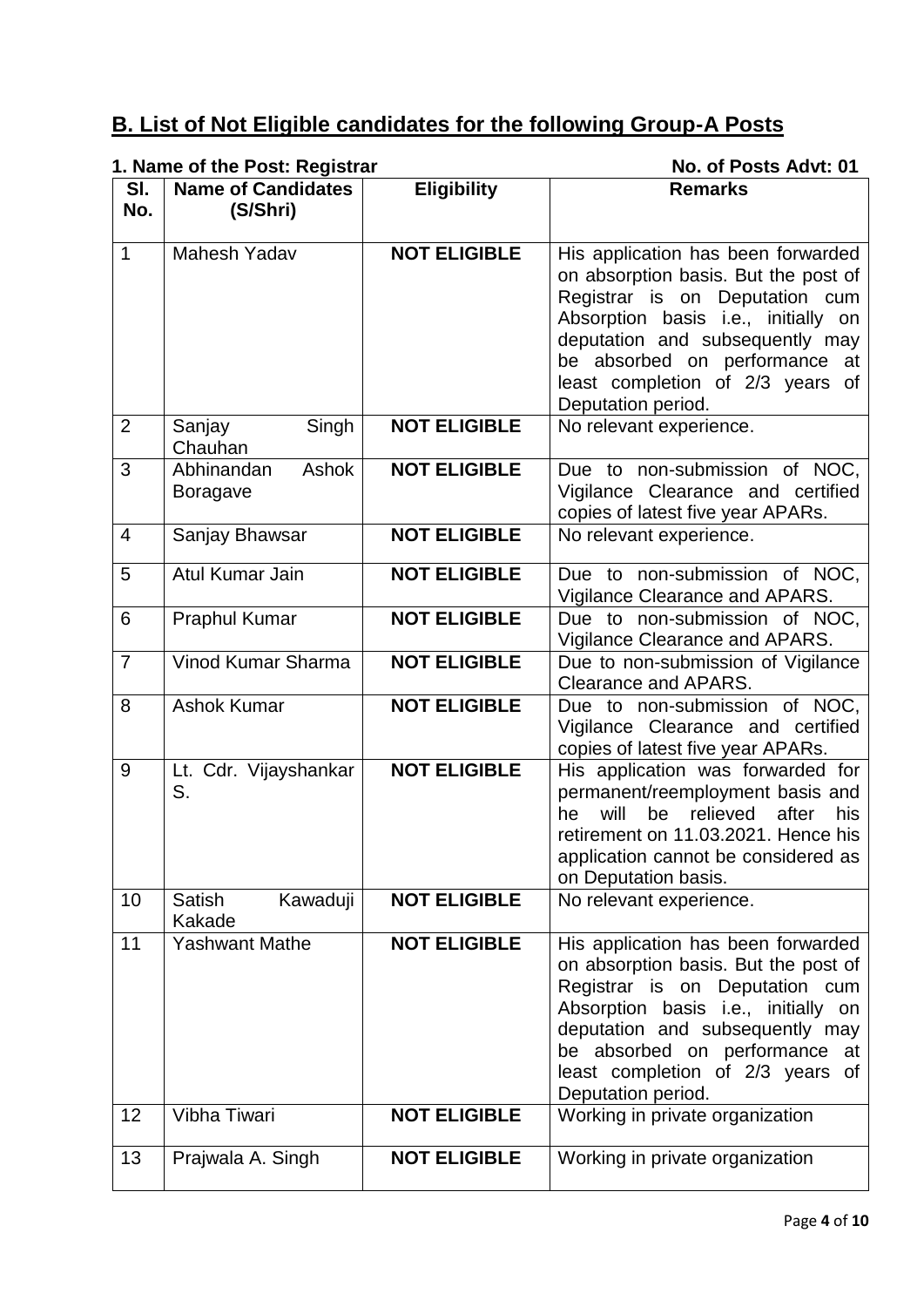| 14 | Sunil<br>Kant<br>Laxmi<br>Kalkonde       | <b>NOT ELIGIBLE</b> | Working in private organization                                                                                                                                                                               |
|----|------------------------------------------|---------------------|---------------------------------------------------------------------------------------------------------------------------------------------------------------------------------------------------------------|
| 15 | Sunil<br>Kaustabh<br>Kalkonde            | <b>NOT ELIGIBLE</b> | Working in private organization                                                                                                                                                                               |
| 16 | Sandeep Singh                            | <b>NOT ELIGIBLE</b> | Working in private organization                                                                                                                                                                               |
| 17 | Ashish<br>Cdr.<br>Lt.<br><b>Kumar</b>    | <b>NOT ELIGIBLE</b> | The application was forwarded for<br>permanent/re-employment<br>basis<br>and he will be relieved after his<br>retirement on 21.12.2021. Hence his<br>application cannot be considered on<br>Deputation basis. |
| 18 | Lt. Cdr. Dhananjay<br><b>Kumar Singh</b> | <b>NOT ELIGIBLE</b> | The application was forwarded for<br>permanent/re-employment<br>basis<br>and he will be relieved after his<br>retirement on 05.07.2021. Hence his<br>application cannot be considered on<br>Deputation basis. |
| 19 | Narender Yadav                           | <b>NOT ELIGIBLE</b> | Working in private organization                                                                                                                                                                               |
| 20 | Jay Prakash Sachan                       | <b>NOT ELIGIBLE</b> | No relevant experience and he is<br>working in $GP - 4200$ which cannot<br>considered<br>be<br>supervisory<br>as<br>experience.                                                                               |

## **2. Name of the Posts: Senior Procurement – cum –Stores Officer No. of Posts Advt: 01**

| SI.            | <b>Name of Candidates</b> | <b>Eligibility</b>  | <b>Remarks</b>                   |
|----------------|---------------------------|---------------------|----------------------------------|
| No.            | (S/Shri)                  |                     |                                  |
| 1              | <b>Mohammed Nawajish</b>  | <b>NOT ELIGIBLE</b> | Due to application not forwarded |
|                | Akhtar                    |                     | through proper channel and non-  |
|                |                           |                     | submission of NOC,<br>Vigilance  |
|                |                           |                     | Clearance and APARS.             |
| $\mathfrak{p}$ | Narender Yadav            | <b>NOT ELIGIBLE</b> | Due to application not forwarded |
|                |                           |                     | through proper channel and non-  |
|                |                           |                     | submission of NOC,<br>Vigilance  |
|                |                           |                     | Clearance and APARS.             |

# **3. Name of the Post: Senior Administrative Officer No. of Posts Advt: 01**

| SI.<br>No.     | <b>Name of Candidates</b><br>(S/Shri) | <b>Eligibility</b>  | <b>Remarks</b>                                                                                                              |
|----------------|---------------------------------------|---------------------|-----------------------------------------------------------------------------------------------------------------------------|
|                | Manoj Kumar Singhal                   | <b>NOT ELIGIBLE</b> | Due to application not forwarded<br>through proper channel and non-<br>submission of NOC, Vigilance<br>Clearance and APARS. |
| 2              | Lalita Garg                           | <b>NOT ELIGIBLE</b> | Due to application not forwarded<br>through proper channel and non-<br>submission of NOC, Vigilance<br>Clearance and APARS. |
| 3              | Rashi Tiwari                          | <b>NOT ELIGIBLE</b> | Working in private organization.                                                                                            |
| $\overline{4}$ | Narender Yadav                        | <b>NOT ELIGIBLE</b> | Working in private organization.                                                                                            |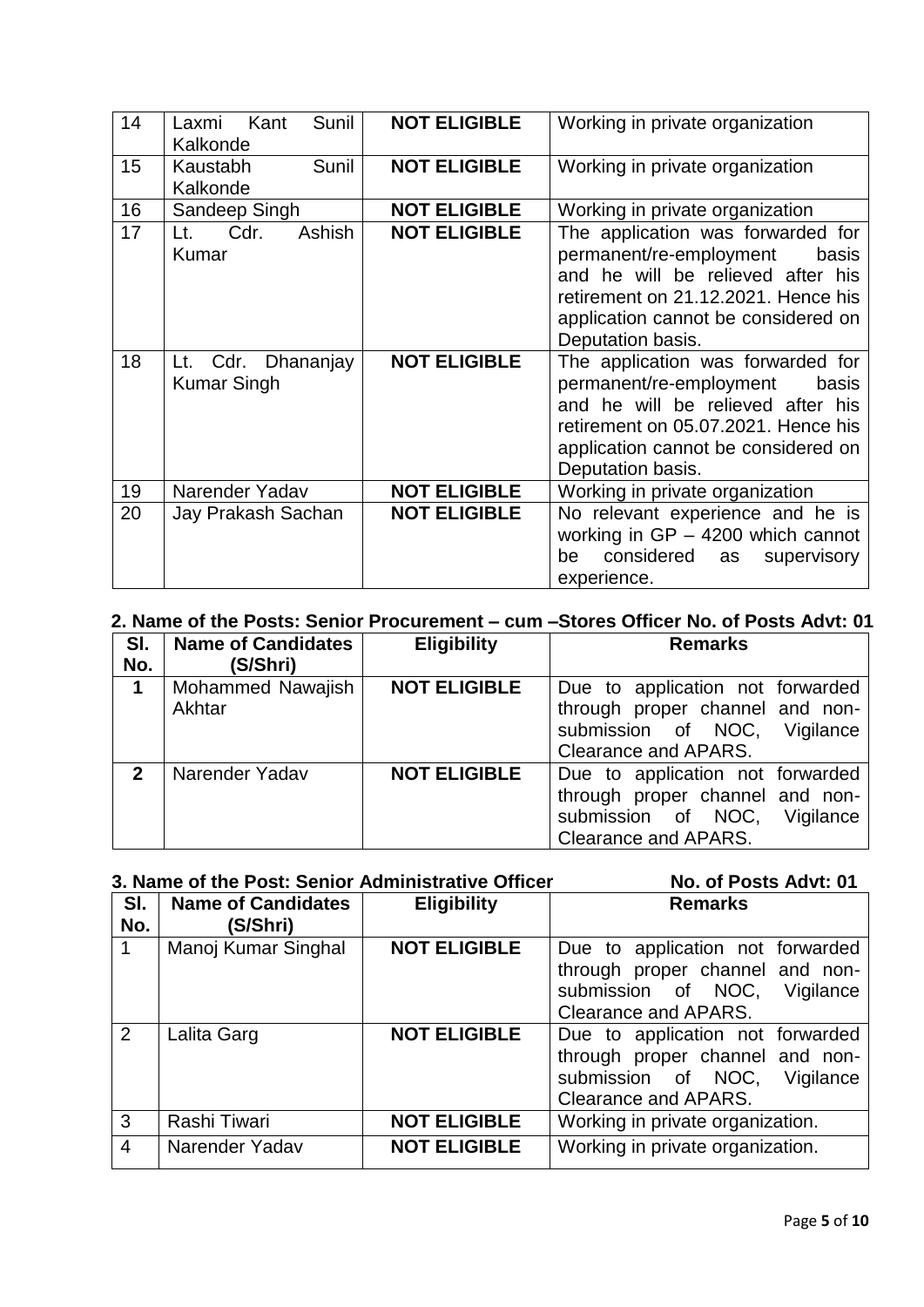|              | 4. Name of the Post: Nursing Superintendent | No. of Posts Advt: 03 |                                                                                                                             |
|--------------|---------------------------------------------|-----------------------|-----------------------------------------------------------------------------------------------------------------------------|
| SI.<br>No.   | <b>Name of Candidates</b><br>(S/Shri)       | <b>Eligibility</b>    | <b>Remarks</b>                                                                                                              |
| 1            | Aji Koshy                                   | <b>NOT ELIGIBLE</b>   | Due to application not forwarded<br>through proper channel and non-<br>submission of NOC, Vigilance<br>Clearance and APARS. |
| $\mathbf{2}$ | Maj. Smriti Lawrence<br>(Retd.)             | <b>NOT ELIGIBLE</b>   | Due to application not forwarded<br>through proper channel and non-<br>submission of NOC, Vigilance<br>Clearance and APARS. |
| 3            | Ratna J. Madyal                             | <b>NOT ELIGIBLE</b>   | Working in private organization                                                                                             |

## **5. Name of the Post: Assistant Controller of Examinations No. of Posts Advt: 01**

| SI.<br>No. | <b>Name of Candidates</b><br>(S/Shri) | <b>Eligibility</b>  | <b>Remarks</b>                   |
|------------|---------------------------------------|---------------------|----------------------------------|
|            | Rashi Tiwari                          | <b>NOT ELIGIBLE</b> | Working in private organization. |

### **6. Name of the Post: CSSD Officer <b>No. 2018 No. of Posts Advt.: 01 Sl. No. Name of Candidates (S/Shri) Eligibility Remarks 1** Rajani Kanth Reddy **NOT ELIGIBLE** Due to application not forwarded through proper channel and nonsubmission of NOC, Vigilance Clearance and APARS. Insufficient experience. **2** Pallavi Kamlesh Mishra **NOT ELIGIBLE** Due to application not forwarded through proper channel and nonsubmission of relevant documents. Not working on Regular basis.

## **7. Name of the Post: Executive Engineer (AC & R) No. of Posts Advt: 01**

| SI.<br>No. | <b>Name of Candidates</b><br>(S/Shri) |          | <b>Eligibility</b>  | <b>Remarks</b>                                                                                                              |
|------------|---------------------------------------|----------|---------------------|-----------------------------------------------------------------------------------------------------------------------------|
| 1          | Amit<br>Dandwate                      | Kumar    | <b>NOT ELIGIBLE</b> | Due to application not forwarded<br>through proper channel and non-<br>submission of NOC, Vigilance<br>Clearance and APARS. |
| 2          | <b>Satish</b><br>Kakade               | Kawaduji | <b>NOT ELIGIBLE</b> | Qualification and Experience not<br>relevant.                                                                               |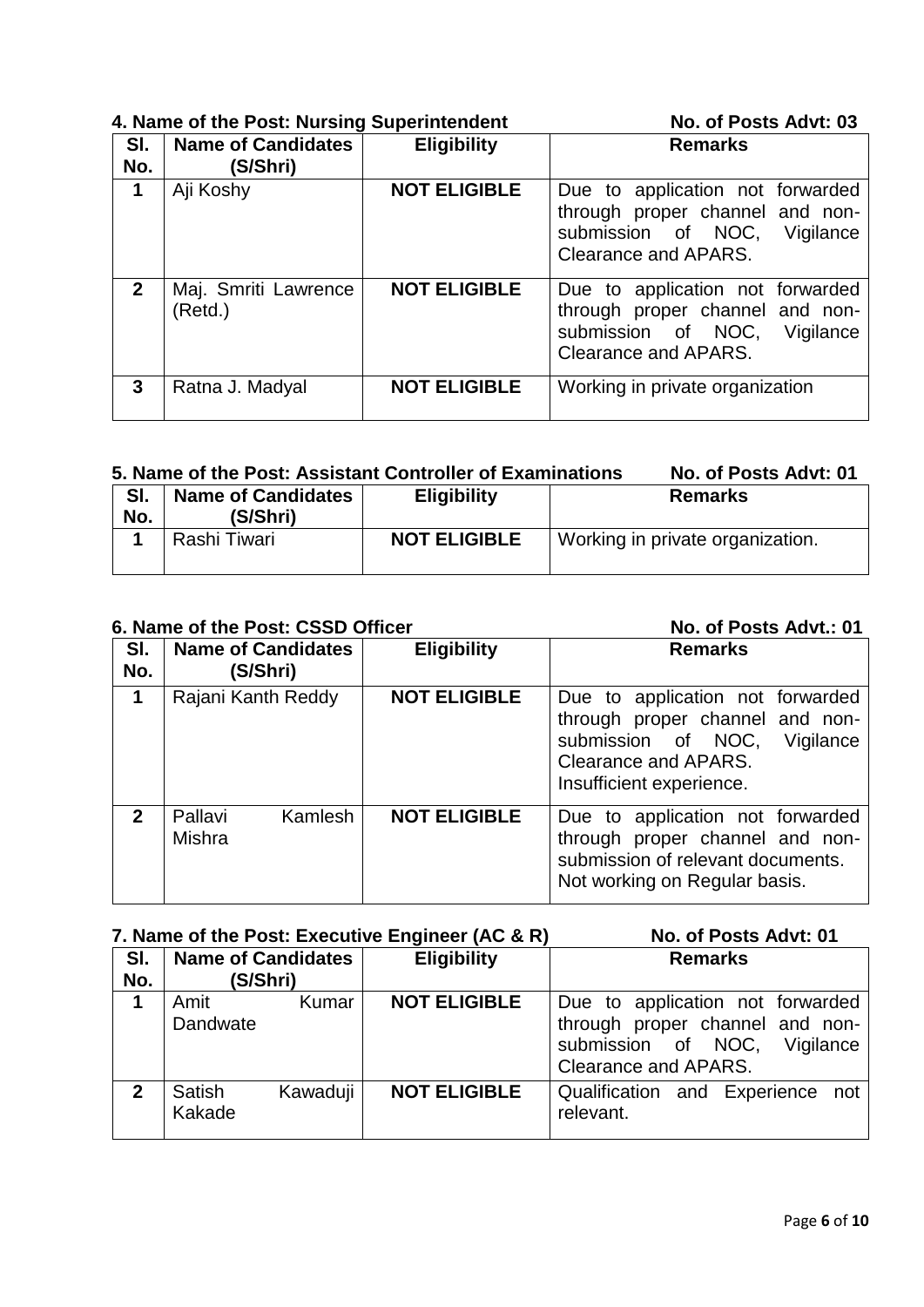|                         | 8. Name of the Post: Executive Engineer (Electrical) |                     | No. of Posts Advt: 01                                                                                                                              |
|-------------------------|------------------------------------------------------|---------------------|----------------------------------------------------------------------------------------------------------------------------------------------------|
| SI.<br>No.              | <b>Name of Candidates</b><br>(S/Shri)                | <b>Eligibility</b>  | <b>Remarks</b>                                                                                                                                     |
| 1                       | <b>Suresh Kumar Patil</b>                            | <b>NOT ELIGIBLE</b> | Due to application not forwarded                                                                                                                   |
|                         |                                                      |                     | proper channel and non-<br>through                                                                                                                 |
|                         |                                                      |                     | submission of NOC,<br>Vigilance                                                                                                                    |
|                         |                                                      |                     | Clearance and APARS.                                                                                                                               |
| $\mathbf{2}$            | Ajit Kumar Dwivedi                                   | <b>NOT ELIGIBLE</b> | Due to application not forwarded                                                                                                                   |
|                         |                                                      |                     | through proper channel and non-                                                                                                                    |
|                         |                                                      |                     | NOC,<br>submission of<br>Vigilance                                                                                                                 |
|                         |                                                      |                     | Clearance and APARS.                                                                                                                               |
| 3                       | Mohit Joshi                                          | <b>NOT ELIGIBLE</b> | Due to application not forwarded                                                                                                                   |
|                         |                                                      |                     | through proper channel and non-                                                                                                                    |
|                         |                                                      |                     | submission of NOC,<br>Vigilance                                                                                                                    |
|                         |                                                      |                     | Clearance and APARS.                                                                                                                               |
| $\overline{\mathbf{4}}$ | Satya Prakash Jaiswal                                | <b>NOT ELIGIBLE</b> | Incomplete APARs report and non-                                                                                                                   |
|                         |                                                      |                     | response to the communication.                                                                                                                     |
| 5                       | Kishore R.                                           | <b>NOT ELIGIBLE</b> | Working in private organization                                                                                                                    |
| 6                       | Prem Chandra Mishra                                  | <b>NOT ELIGIBLE</b> | Due to application not forwarded                                                                                                                   |
|                         |                                                      |                     | through proper channel and non-                                                                                                                    |
|                         |                                                      |                     | NOC,<br>submission<br>of the contract of the contract of the contract of the contract of the contract of the contract of the contract<br>Vigilance |
|                         |                                                      |                     | Clearance and APARS.                                                                                                                               |
|                         |                                                      |                     | Insufficient experience.                                                                                                                           |

# **9. Name of the Post: Stores Officer No. of Posts Advt.: 02**

| SI.<br>No.   | <b>Name of Candidates</b><br>(S/Shri)       | <b>Eligibility</b>  | <b>Remarks</b>                                                                                                                                                                  |
|--------------|---------------------------------------------|---------------------|---------------------------------------------------------------------------------------------------------------------------------------------------------------------------------|
| 1            | Koutuk Mohan                                | <b>NOT ELIGIBLE</b> | Due to application not forwarded<br>through proper channel and non-<br>submission of NOC,<br>Vigilance<br>Clearance and APARS.                                                  |
| $\mathbf{2}$ | Rajesh<br>Shalligram<br>Gudape              | <b>NOT ELIGIBLE</b> | Working in private organization                                                                                                                                                 |
| $\mathbf{3}$ | Singh<br>Janam<br>Ram<br>Singh Ramneh Singh | <b>NOT ELIGIBLE</b> | Does not<br>required<br>possess<br>qualification. Due to application not<br>forwarded through proper channel<br>and non-submission of<br>NOC.<br>Vigilance Clearance and APARS. |
| 4            | Sachin Chaturvedi                           | <b>NOT ELIGIBLE</b> | Working in private organization                                                                                                                                                 |

## **10. Name of the Post: Accounts Officer No. of Posts Advt: 02**

| SI.<br>No.   | <b>Name of Candidates</b><br>(S/Shri) | <b>Eligibility</b>  | <b>Remarks</b>                                                                                                                 |
|--------------|---------------------------------------|---------------------|--------------------------------------------------------------------------------------------------------------------------------|
|              | Alok Agarwal                          | <b>NOT ELIGIBLE</b> | Not on Analogous post.                                                                                                         |
| $\mathbf{2}$ | Sankulp Diwakar                       | <b>NOT ELIGIBLE</b> | Due to application not forwarded<br>through proper channel and non-<br>submission of NOC,<br>Vigilance<br>Clearance and APARS. |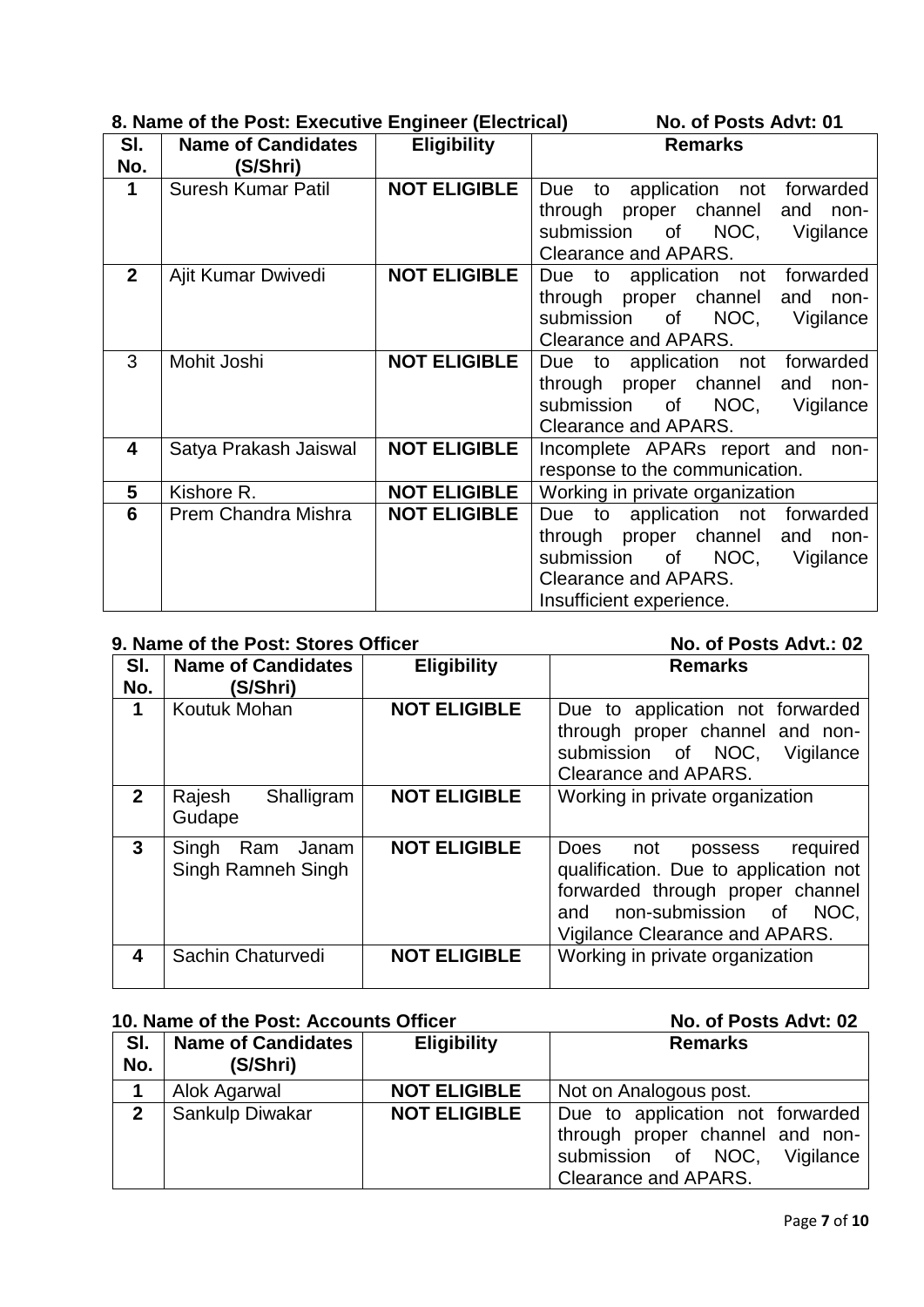| $\mathbf{3}$   | Kumar<br>Bhupendra | <b>NOT ELIGIBLE</b> | Due to application not forwarded |
|----------------|--------------------|---------------------|----------------------------------|
|                | Thakur             |                     | through proper channel and non-  |
|                |                    |                     | submission of NOC, Vigilance     |
|                |                    |                     | Clearance and APARS.             |
| 4              | Vaishali Rathore   | <b>NOT ELIGIBLE</b> | Working in private organization  |
| 5              | Rashi Tiwari       | <b>NOT ELIGIBLE</b> | Working in private organization  |
| 6              | Lalita Garg        | <b>NOT ELIGIBLE</b> | Due to application not forwarded |
|                |                    |                     | through proper channel and non-  |
|                |                    |                     | submission of NOC, Vigilance     |
|                |                    |                     | Clearance and APARS.             |
| $\overline{7}$ | Amit Malviya       | <b>NOT ELIGIBLE</b> | Working on Contractual basis     |
| 8              | Mahipal            | <b>NOT ELIGIBLE</b> | Due to application not forwarded |
|                |                    |                     | through proper channel and non-  |
|                |                    |                     | submission of NOC, Vigilance     |
|                |                    |                     | Clearance and APARS.             |

|                | 11. Name of the Post: Assistant Nursing Superintendent<br>No. of Posts Advt.: 30 |                     |                                                                                                                                   |  |  |
|----------------|----------------------------------------------------------------------------------|---------------------|-----------------------------------------------------------------------------------------------------------------------------------|--|--|
| SI.            | <b>Name of Candidates</b>                                                        | <b>Eligibility</b>  | <b>Remarks</b>                                                                                                                    |  |  |
| No.            | (S/Shri)                                                                         |                     |                                                                                                                                   |  |  |
| $\mathbf 1$    | Aradhna Pandey                                                                   | <b>NOT ELIGIBLE</b> | Due to no relevant experience in<br>Grade Pay required.                                                                           |  |  |
| $\mathbf{2}$   | Smriti Lawrence (Rtd.)                                                           | <b>NOT ELIGIBLE</b> | Due to application not forwarded<br>through proper channel and non-<br>submission of NOC, Vigilance<br>Clearance and APARS.       |  |  |
| 3              | Kopali Sailata                                                                   | <b>NOT ELIGIBLE</b> | Due to application not forwarded<br>through proper channel and non-<br>submission of NOC, Vigilance<br>Clearance and APARS.       |  |  |
| 4              | Gali Manasa                                                                      | <b>NOT ELIGIBLE</b> | Due to application not forwarded<br>through proper channel and non-<br>submission of NOC, Vigilance<br>Clearance and APARS.       |  |  |
| 5              | Anjana Joseph                                                                    | <b>NOT ELIGIBLE</b> | Due to application not forwarded<br>through proper channel and non-<br>submission<br>of NOC.<br>Vigilance<br>Clearance and APARS. |  |  |
| 6              | Seema Verma                                                                      | <b>NOT ELIGIBLE</b> | Due to application not forwarded<br>through proper channel and non-<br>submission of NOC, Vigilance<br>Clearance and APARS.       |  |  |
| $\overline{7}$ | Asha Malviya                                                                     | <b>NOT ELIGIBLE</b> | Working in private organization                                                                                                   |  |  |
| 8              | Divyani<br>Shishupal<br>Tumdam                                                   | <b>NOT ELIGIBLE</b> | Working in private organization                                                                                                   |  |  |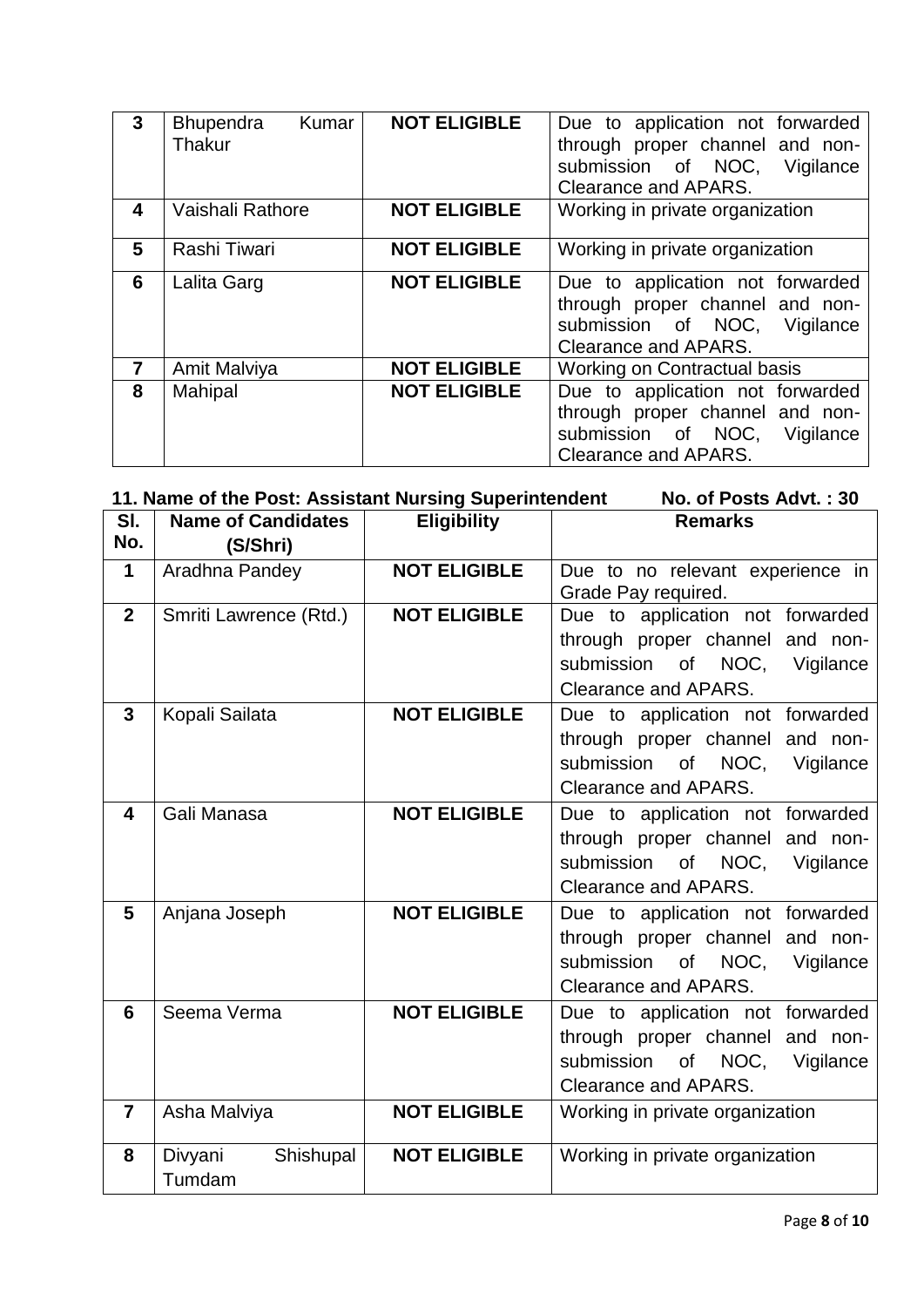| 9  | Rakhi Devi                | <b>NOT ELIGIBLE</b> | Working in private organization |
|----|---------------------------|---------------------|---------------------------------|
| 10 | Shimpee Singh             | <b>NOT ELIGIBLE</b> | Working in private organization |
| 11 | Madhu Verma               | <b>NOT ELIGIBLE</b> | Working in private organization |
| 12 | Preeti Ekka               | <b>NOT ELIGIBLE</b> | Working in private organization |
| 13 | Lavkush Vishwakarma       | <b>NOT ELIGIBLE</b> | Working in private organization |
| 14 | <b>Subhas Chand Gupta</b> | <b>NOT ELIGIBLE</b> | Desirable experience not found. |
| 15 | Vimala Devi Porte         | <b>NOT ELIGIBLE</b> | Working in private organization |
| 16 | Sunita Shukla             | <b>NOT ELIGIBLE</b> | Desirable experience not found. |
| 17 | Shalini Sasi              | <b>NOT ELIGIBLE</b> | Working in private organization |
| 18 | Abuzer Shaikh             | <b>NOT ELIGIBLE</b> | Working in private organization |
| 19 | <b>Nitin Verma</b>        | <b>NOT ELIGIBLE</b> | Working in private organization |
| 20 | Archana Singh             | <b>NOT ELIGIBLE</b> | Not having relevant Experience  |
| 21 | Shashikala Dhiwar         | <b>NOT ELIGIBLE</b> | Desirable experience not found. |
| 22 | Sushma Anand              | <b>NOT ELIGIBLE</b> | Working in private organization |
| 23 | Mohini Bhagat             | <b>NOT ELIGIBLE</b> | Working in private organization |
| 24 | Kanchan Bhagat            | <b>NOT ELIGIBLE</b> | Working in private organization |
| 25 | Ratna                     | <b>NOT ELIGIBLE</b> | Working in private organization |
| 26 | Chandni Rai               | <b>NOT ELIGIBLE</b> | Working in private organization |
| 27 | Meenakshi Vincent         | <b>NOT ELIGIBLE</b> | Working in private organization |
| 28 | Sarita Anand Jacob        | <b>NOT ELIGIBLE</b> | Working in private organization |
| 29 | G.P. Gnana Dinesh         | <b>NOT ELIGIBLE</b> | Working in private organization |
| 30 | Sonia K. Thomas           | <b>NOT ELIGIBLE</b> | Working in private organization |
| 31 | <b>Manchu Thomas</b>      | <b>NOT ELIGIBLE</b> | Working in private organization |

## **Note:**

- 1. All the eligible candidates have to appear for online interview on  $2^{nd}$  &  $3^{rd}$  August, 2021 (11:00 AM onwards) as per schedule attached below.
- 2. All the Provisionally Eligible Candidates are hereby instructed to submit the relevant documents as indicated against their name in the list above to prove their eligibility within 04 days, from the date of publication of this notification i.e., on or before 26.07.2021 (05:00PM) through Post or in-person or by email [\(recruitment](mailto:recruitment.deputation@aiimsbhopal.edu.in) [@aiimsbhopal.edu.in\)](mailto:recruitment.deputation@aiimsbhopal.edu.in), failing which they will not be allowed to appear for interview.